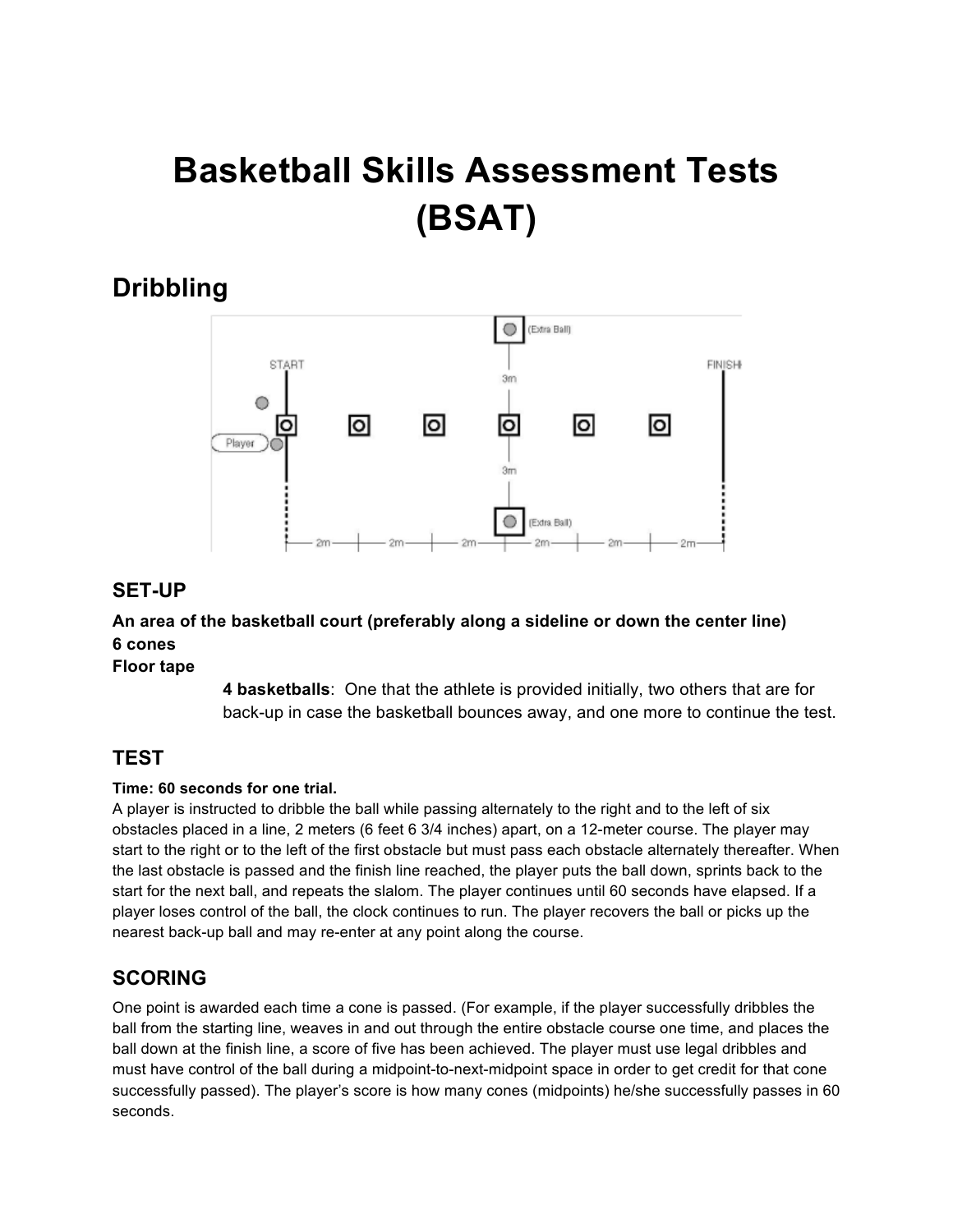# **STAGING**

Volunteers administer the test and are not to interfere with any player who is performing the test. Volunteer A will instruct the group doing this particular test while Volunteer B demonstrates the actual test. Volunteer A will give a basketball to the player who will take the test, ask him/her if ready, will then say, "Ready", "Go" and will count how many cones the player passes in 60 seconds. Volunteers B and C, who are standing behind the extra balls, will retrieve and replace the basketball whenever it goes out of play. Volunteer D will time and record the athlete's score. Each volunteer is to administer the test and manage the area only.

# **Perimeter Shooting**



### **SET-UP**

### **A goal Official NGB free throw lane Floor tape**

**2 basketballs**: One that the athlete is provided initially, another that is for backup in case the basketball bounces away.

# **TEST**

#### **Time: one trial of one minute.**

A player stands at the juncture of the free-throw line and lane, either to the left or right. The player dribbles toward the goal and attempts a field goal of his/her choice outside the 2.75 meter (9 feet) arc. This attempt must be taken anywhere outside the 2.75 meter arc marked off by a dotted line. [This arc intersects with the free-throw restraining circle]. The player then rebounds the basketball (made or missed shot) and dribbles anywhere outside the arc before attempting another field goal. The player shall make as many field goals as described above in one one-minute trial.

# **SCORING**

Two points are awarded for each field goal made within the one-minute trial.

# **STAGING**